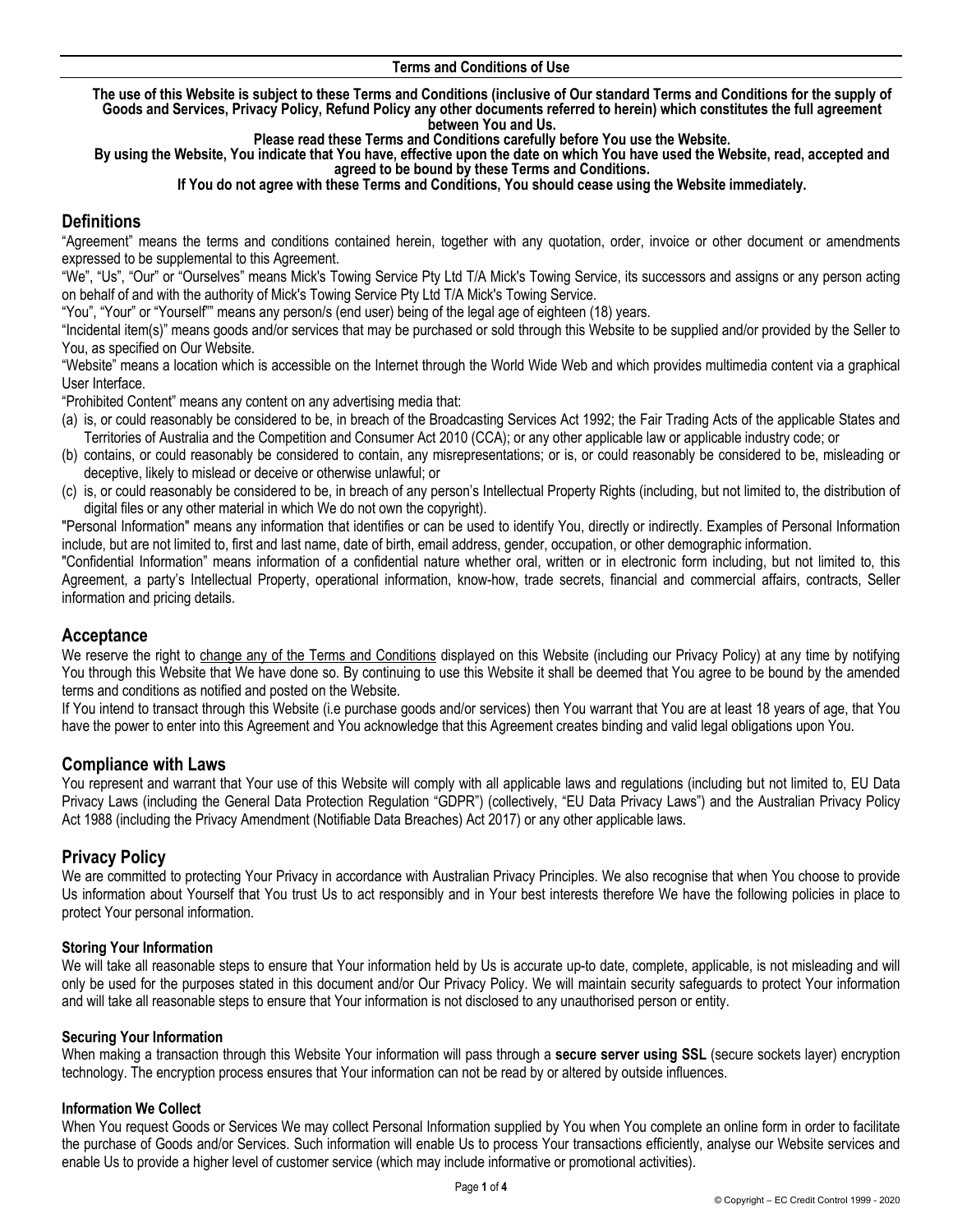We may also collect the following information/tracking data for statistical purposes and to help Us understand how to make Our Website more available and user friendly for You and to measure the success of any advertising activities We may under take:

- (a) Your IP address.
- (b) The date and time of Your visits to Our Website.
- (c) Your clicks and activity on this Website.
- (d) The referring Website if any through which You clicked through to this Website.
- (e) Technical information on Your browser, device and operating systems.

#### **Information We Release**

We will only release information about You as authorised by Yourself, required by law or where required in order for Us to provide Goods or Services to Yourself e.g to third party suppliers, or delivery companies. Where supplied to such third parties the information provided will only be sufficient for the third party to perform their services and may not be used by them for any other purpose.

We will not release Your information for any purpose which You could reasonably expect us not to release the information.

Except as detailed above We do not share, give, sell, rent, or lease information to third parties and Your Personal Information will only be disclosed to those employees within Our organisation who have a need to know in order to ensure You are provided with information about Our products and Services or to request Goods and Services through this Website.

Under the Privacy Act legislation You can ask to see any information We may hold about You and You also have the right to have any inaccuracies in the same corrected by Us. We will comply with any such requests to the extent required by the Privacy Act legislation within fourteen (14) days of the receipt of Your request. We may ask you to verify your identity in order to help us respond efficiently to your request.

## **Other Data Protection Rights**

You may have the following data protection rights:

- (a) To access, correct, update or request deletion of Personal Information. We will take all reasonable steps to ensure that the data We collect is reliable for its intended use, accurate, complete and up to date.
- (b) In addition, individuals who are residents of the European Economic Area "EEA" can object to processing of their Personal Information, ask to restrict processing of their Personal Information or request portability of their Personal Information. You can exercise these rights by contacting Us using the contact details provided in the "Questions and Concerns" section below.
- (c) Similarly, if Personal Information is collected or processed on the basis of consent, the data subject can withdraw their consent at any time. Withdrawing Your consent will not affect the lawfulness of any processing We conducted prior to Your withdrawal, nor will it affect processing of Your Personal Information conducted in reliance on lawful processing grounds other than consent.
- (d) The right to complain to a data protection authority about the collection and use of Personal Information. For more information, please contact your local data protection authority. Contact details for data protection authorities in the EEA are available at http://ec.europa.eu/justice/article-29/structure/data-protection-authorities/index\_en.htm.

# **Questions & Concerns**

If You have any questions or comments, or if You have a concern about the way in which We have handled any privacy matter, please use Our contact form via this Website to send Us a message. You may also contact Us by postal mail or email at:

#### **For EEA Residents:**

For the purposes of EU data protection legislation, Veronika Schaper is the Data Protection Officer (DPO) of Your Personal Information. Our Data Protection Officer can be contacted at accounts@mickstowingservice.com.au

**For Non-EEA Residents: Mick's Towing Attention: Privacy Officer accounts@mickstowingservice.com.au Postal Address: 12 Ryecroft Street, Carrara, QLD 4211**

## **Cookies**

We and Our partners may use various technologies to collect and store information when You use this Website, and this may include using cookies and similar tracking technologies, such as pixels and web beacons. These web beacons track certain behavior such as whether the email sent through the Website was delivered and opened and whether links within the email were clicked. They also allow Us to collect information such as the recipient's:

• IP address, browser, email client type and other similar details;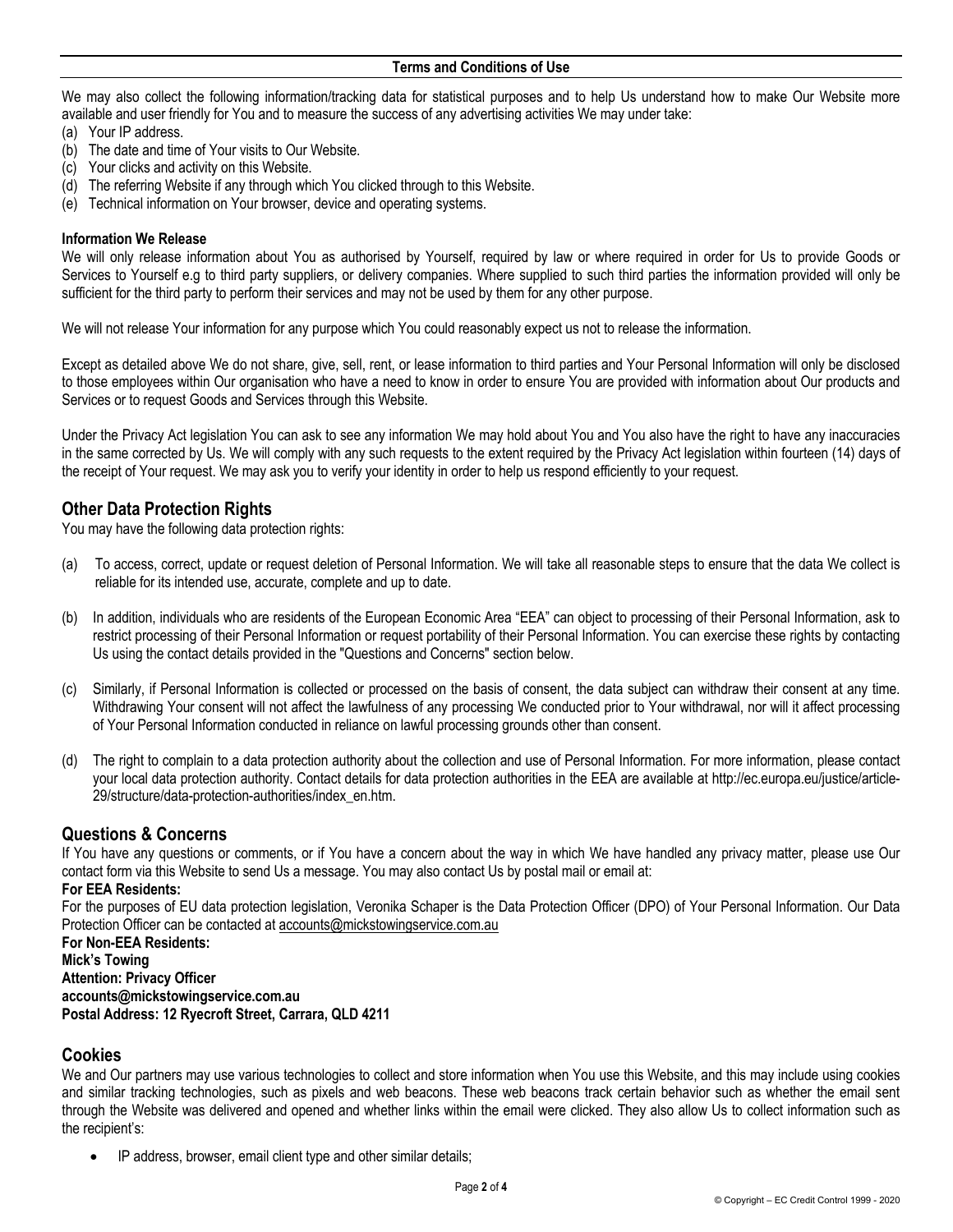- Tracking of Website usage and traffic;
- Reports are available to Us when We send an email to You, so We may collect and review that information.

These cookies **do not read Your hard drive** but may be stored on Your hard drive to enable Our Website to recognise You when You return to the same.

# **Mailing Lists**

If at any time You are on a mailing list of Ours then You may request to be removed from the same and We will comply with Your request if there is no unsubscribe button provided then please contact Us with Your request using the "Contact Us" section of this Website.

## **Returns, Damaged or Defective Goods**

Our policy in relation to Returns, Damaged or Defective Goods shall be as specified in Our standard Terms and Conditions for the supply of Goods and Services. We shall not accept returns for change of mind or if You make a wrong decision unless due to our negligence or incorrect information supplied by Ourselves.

## **Copyright and Trademarks**

The contents of this Website are at all times the copyright or trademark property of either Ourselves, Our suppliers or linked third parties and You may not distribute, reproduce, display, publish any trademark or other content of this Website for any purpose whatsoever without the prior written approval of Us, Our suppliers or linked third parties (each as applicable). Furthermore You agree to indemnify Us against any claims, costs, damages or losses incurred by Us should You fail to comply with this clause.

## **Advertisers and Linked Sites**

The display on Our Website of any advertiser or the provision of a link to third party Websites does not constitute Our endorsement of either the advertiser or third party provider or any of their Website content or business practices. As We do not have any control of the content of any third party Websites, access to such Websites is at Your sole risk and We recommend that You thoroughly review the terms and conditions of use and the Privacy policies of any third party Website immediately once You access such a Website.

We shall accept no liability in regards to any dealings, promotions or activities between Yourself and advertisers or third party providers.

## **Specifications and Information**

Specifications and information provided on this Website are given in good faith based on Our knowledge, experience, or information provided to Us by manufacturers and/or suppliers, or derived from sources believed to be accurate at the time the information is received by Us, therefore it is recommended if You have any concerns as to the suitability of Goods or Services provided through this Website in respect of the use of the Goods or Services or their suitability for a particular use that You contact Us or seek external professional opinion.

You acknowledge and accept that colours of items displayed on the Website may not reflect the true and actual colour of such items as this may be affected by external influences such as the quality of images supplied to Us for use, or the quality, age or settings on Your monitor. If colour is a major factor in Your decision making We recommend You contact Us before purchase.

# **On-Line Ordering**

Display on this Website does not guarantee the availability of any particular Good(s) therefore all orders placed through this Website shall be subject to confirmation of acceptance by Us. Orders for Services shall be subject to confirmation of suitable timeframes between You and Ourselves for provision of the Services.

## **Continuous Service**

Due to the inherent nature of Websites We cannot guarantee uninterrupted or continuous availability of this Website and You accept that the Website may also be unavailable from time to time for maintenance or scheduled upgrades. Where able We shall give You advanced warning of the same. We shall accept no liability in relation to Website downtime whether scheduled or otherwise.

## **Termination of Use**

These terms and Your access to Our Website may be terminated by Us (at Our sole discretion) at any time without notice or any requirement to give You a reason why. In the event of termination under this clause We shall have no liability to You whatsoever (including for any consequential or direct loss You may suffer).

## **Jurisdiction**

This Website (excluding any linked third party sites) is controlled by Us from Our principal business premises in Australia. Our servers are located in Australia so Your information may be transferred to, stored, or processed in Australia. It can be accessed from countries around the world to the extent permitted by the Website. As each country has laws that may differ from Australia, by accessing this Website, You agree that the laws and